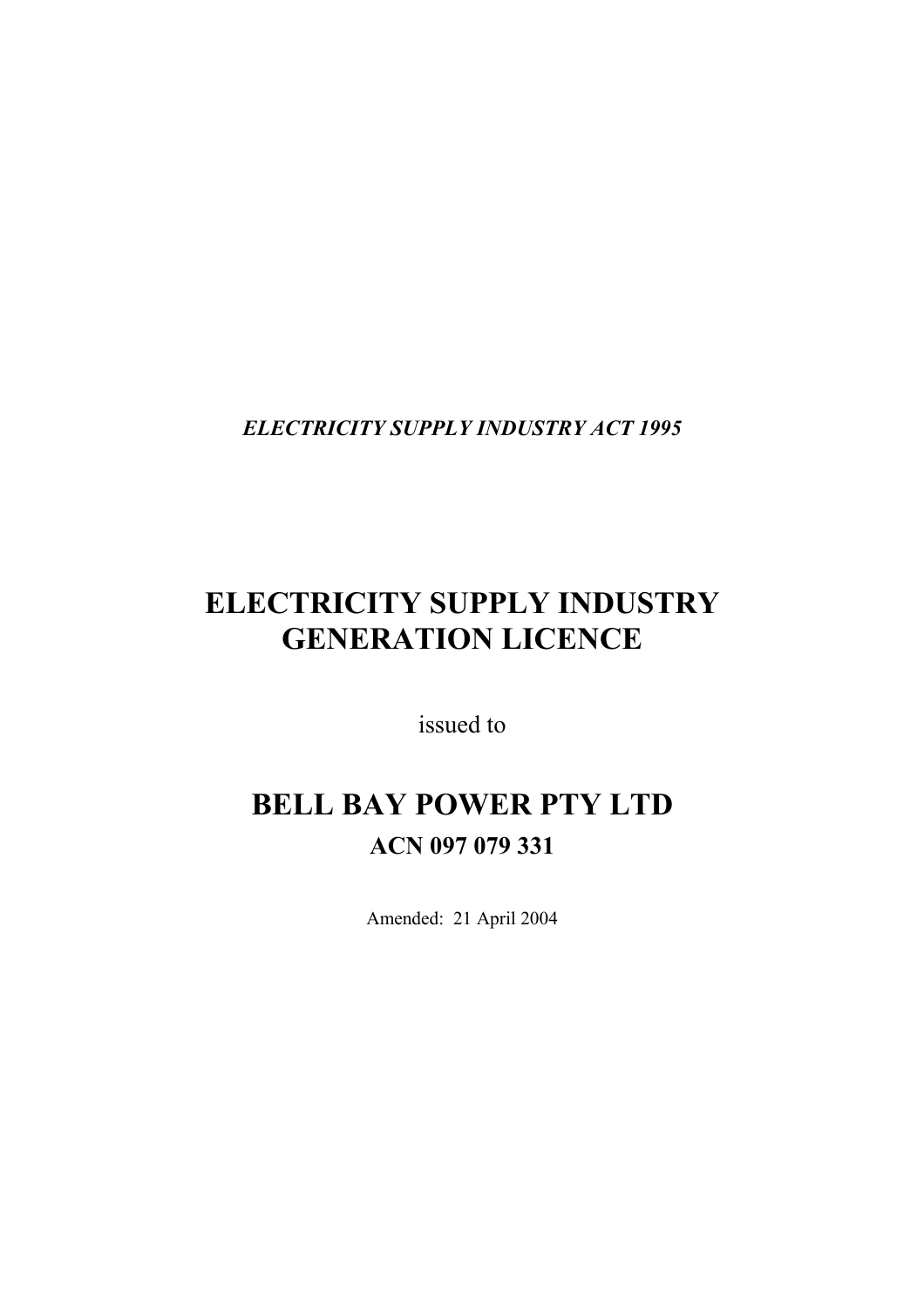# **Tasmanian Electricity Generation Licence**

#### **1 Definitions and Interpretation**

- 1.1 In this licence, words and phrases appearing in italics have the meaning ascribed to them in Part 1 of Schedule 1.
- 1.2 This licence must be interpreted in accordance with the rules set out in Part 2 of Schedule 1.

#### **2 Grant of Licence**

The *Regulator*, in exercise of the powers conferred by section 19 of the *Act*, authorises the *Licensee* to undertake *generation* of electricity at the *generating plant*, subject to the conditions of this licence.

## **3 Licensee's Undertakings**

- 3.1 In support of its application for this licence, the *Licensee* made the following representations and the *Regulator* accepts these as undertakings that *Hydro Tasmania* will fulfil its obligations as represented and that the *Licensee* will provide such documentation and supporting information as is required by this licence:
	- (a) That the *Licensee* will be the beneficiary of a parent loan arrangement from *Hydro Tasmania* which will ensure that the *Licensee* will have sufficient financial resources to meet its reasonably foreseeable expenses;
	- (b) That technical expertise will be provided to the *Licensee* through an operations and maintenance contract with a subsidiary or related entity of Duke Energy International;
	- (c) That, if the *Licensee* requires the services of staff of *Hydro Tasmania*, such services will be provided pursuant to formal contractual arrangements;
	- (d) That the functions and accounting of the *Licensee* will be ring-fenced from those of *Hydro Tasmania*;
	- (e) That the *Licensee* will have a *connection agreement* with *Transend* in accordance with the *Code* and that, pending finalisation of the *connection agreement*, *Transend* has undertaken to enter an interim agreement with the *Licensee* based upon the existing *connection agreement* with *Hydro Tasmania* as it applies to the *Bell Bay Power Station*.
- 3.2 This licence is conditional upon the following matters:
	- (a) That on or before 30 June 2002, the *Licensee* provide evidence, satisfactory to the *Regulator*, of the terms of the contract referred to in clause 3.1(b) above. Such evidence need not include disclosure of financial terms;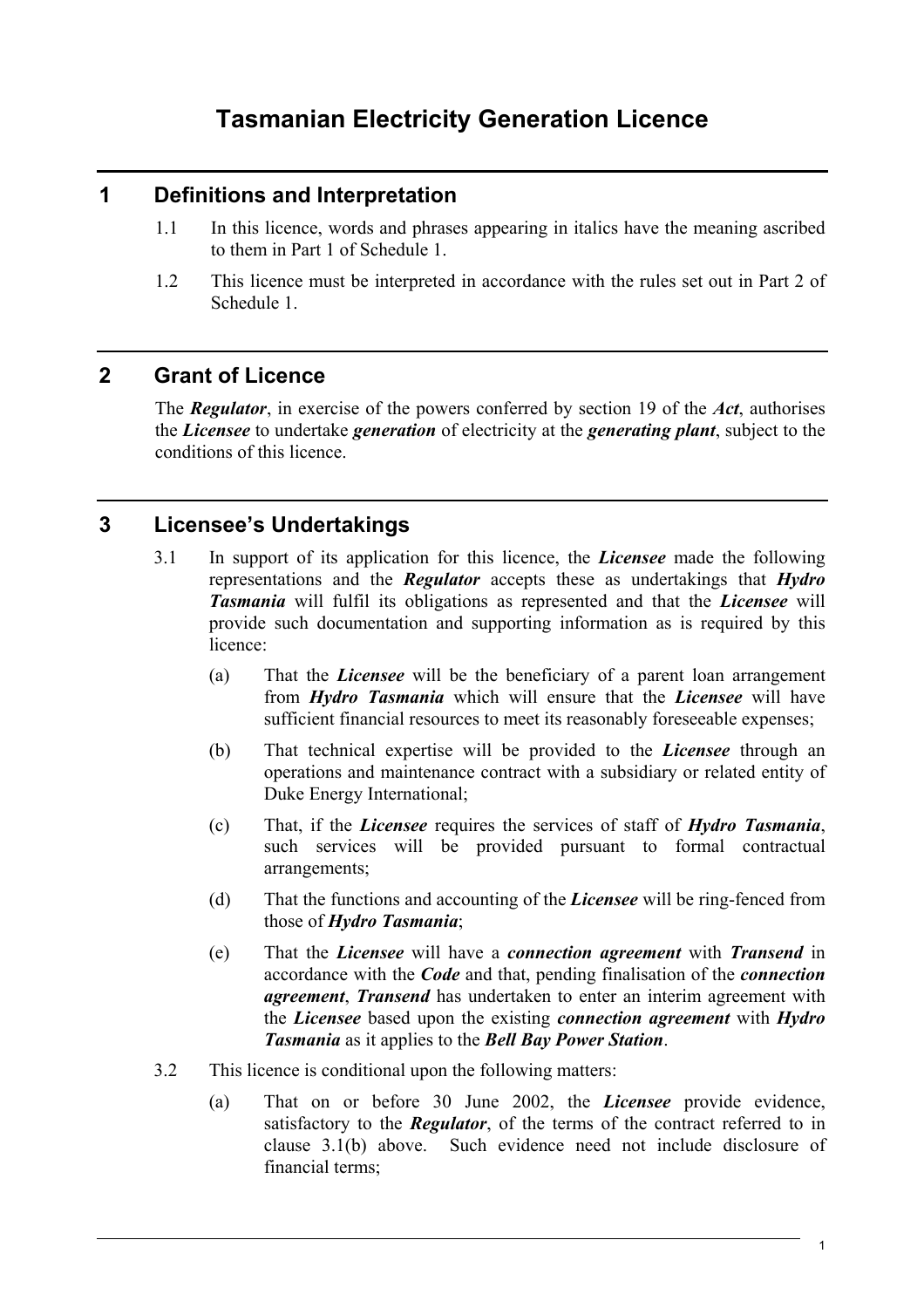- (b) That on or before 30 June 2002, the *Licensee* provide evidence, satisfactory to the *Regulator*, that the functions and accounting of the *Licensee* are appropriately ring-fenced from those of *Hydro Tasmania*;
- (c) That on or before 30 June 2002, the *Licensee* provide to the *Regulator* a copy of the *connection agreement* referred to in clause 3.1(e) above.

#### **4 Compliance with Laws and Other Requirements**

- 4.1 The *Licensee* must comply with the *Act*, the *Regulations* and the *Code*.
- 4.2 For the avoidance of doubt, the *statutory licence conditions* are deemed to form part of this licence and the *Licensee* must comply with the *statutory licence conditions*.

## **5 Other Licence Conditions**

- 5.1 This licence is subject to the conditions set out in Schedule 2.
- 5.2 This licence is subject to the condition that the *generating plant* conforms with the description provided in Schedule 3.

#### **6 Term of Licence**

Subject to this licence and the *Act*, this licence takes effect on and from 7 January 2002 for a period of ten (10) years.

## **7 Renewal of Licence**

- 7.1 This licence is renewable subject to the *Licensee* meeting the following conditions at the time of renewal:
	- (a) the Licensee is not under external administration as defined in the *Corporations Law*;
	- (b) the *Licensee* has not surrendered the licence in accordance with the *Act*;
	- (c) the licence has not been cancelled by the *Regulator* in accordance with the *Act*; and
	- (d) the *Regulator* has not taken over the operations of the *Licensee* in accordance with the *Act*.
- 7.2 In considering any application for renewal, the *Regulator* will have regard to:
	- (a) the *Licensee's* previous commercial and other dealings and the standard of honesty and integrity shown in those dealings; and
	- (b) the financial, technical and human resources available to the *Licensee*; and
	- (c) the officers and, if applicable, major shareholders of the *Licensee* and their previous commercial and other dealings and the standard of honesty and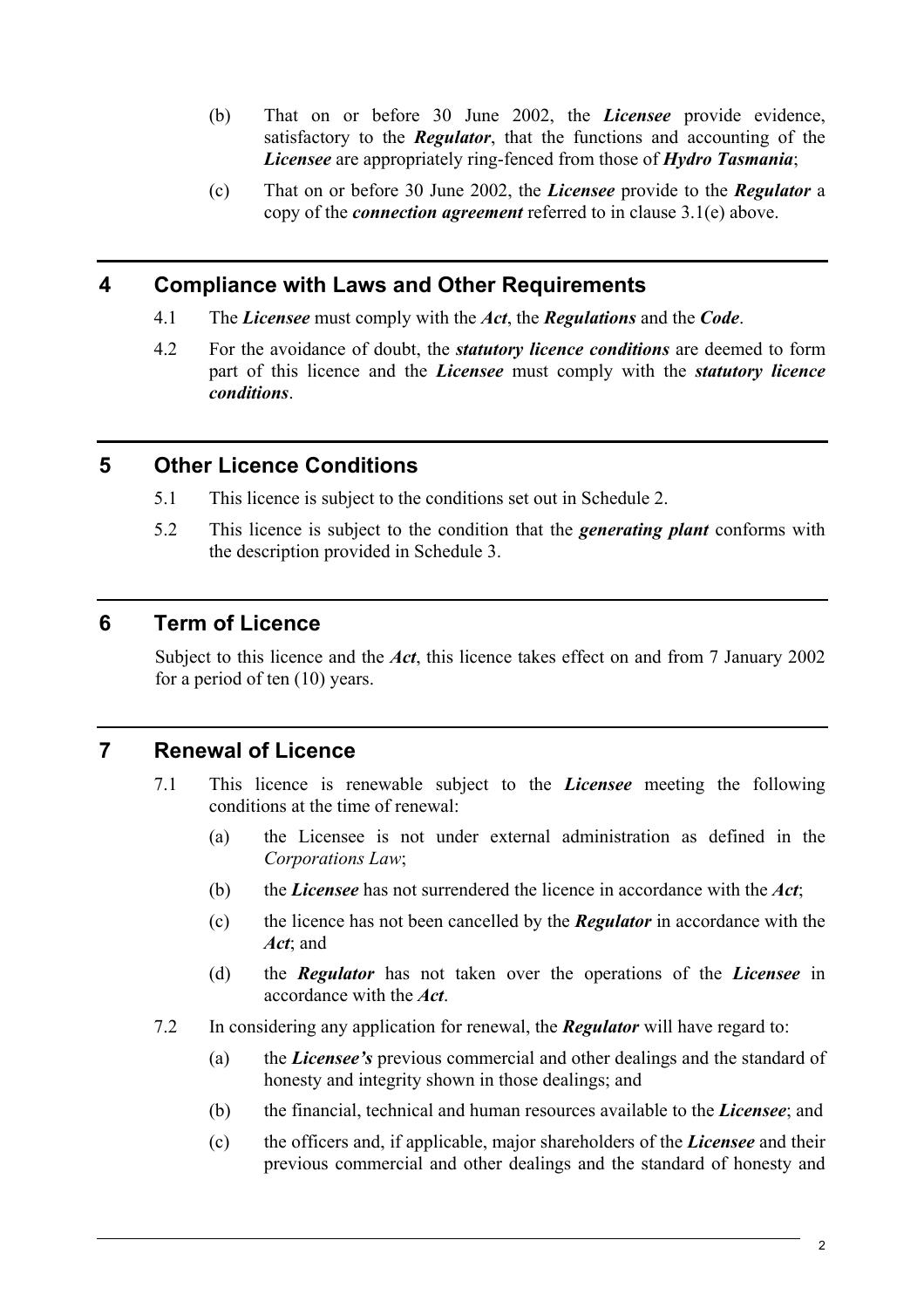integrity shown in those dealings (including breaches of statutory and other legal obligations); and

- (d) other matters prescribed by regulation for the purposes of section 19(3) of the *Act*.
- 7.3 An application for renewal must be made in accordance with section 21 of the *Act*.

## **8 Payment of Fees and Charges**

- 8.1 The *Licensee* must pay to the *Regulator* an initial licence fee for the period from the date of issue of the licence to 30 June 2002.
- 8.2 That fee referred to in clause 8.1 is payable 14 days after the date of issue of the licence or by such other date as advised by the *Regulator*.
- 8.3 The *Licensee* must pay to the *Regulator* an annual licence fee determined by the *Regulator* and notified to the *Licensee* in *writing* by 31 May of each year.
- 8.4 The annual licence fee is payable in advance on the first day of July in each year or as otherwise advised by the *Regulator*

## **9 Communications**

- 9.1 A *communication* must be in *writing*.
- 9.2 A *communication* is to be regarded as having been given by the sender and received by the addressee :
	- (a) when delivered in person to the addressee;
	- (b) where sent by post, on the 3rd *business day* after the date of posting, if the *communication* is posted within Australia;
	- (c) where sent by post, on the  $7<sup>th</sup>$  **business day** after the date of posting, if the *communication* is posted outside Australia;
	- (d) when, according to the sender's transmission report, received by facsimile transmission by the addressee; or
	- (e) where sent by electronic mail, when the *communication* is recorded as having been first received at the electronic mail destination.

**SIGNED** by Craig Henderson, the delegate **for the** *REGULATOR* under the *Electricity* (b) **Supply Industry Act 1995,**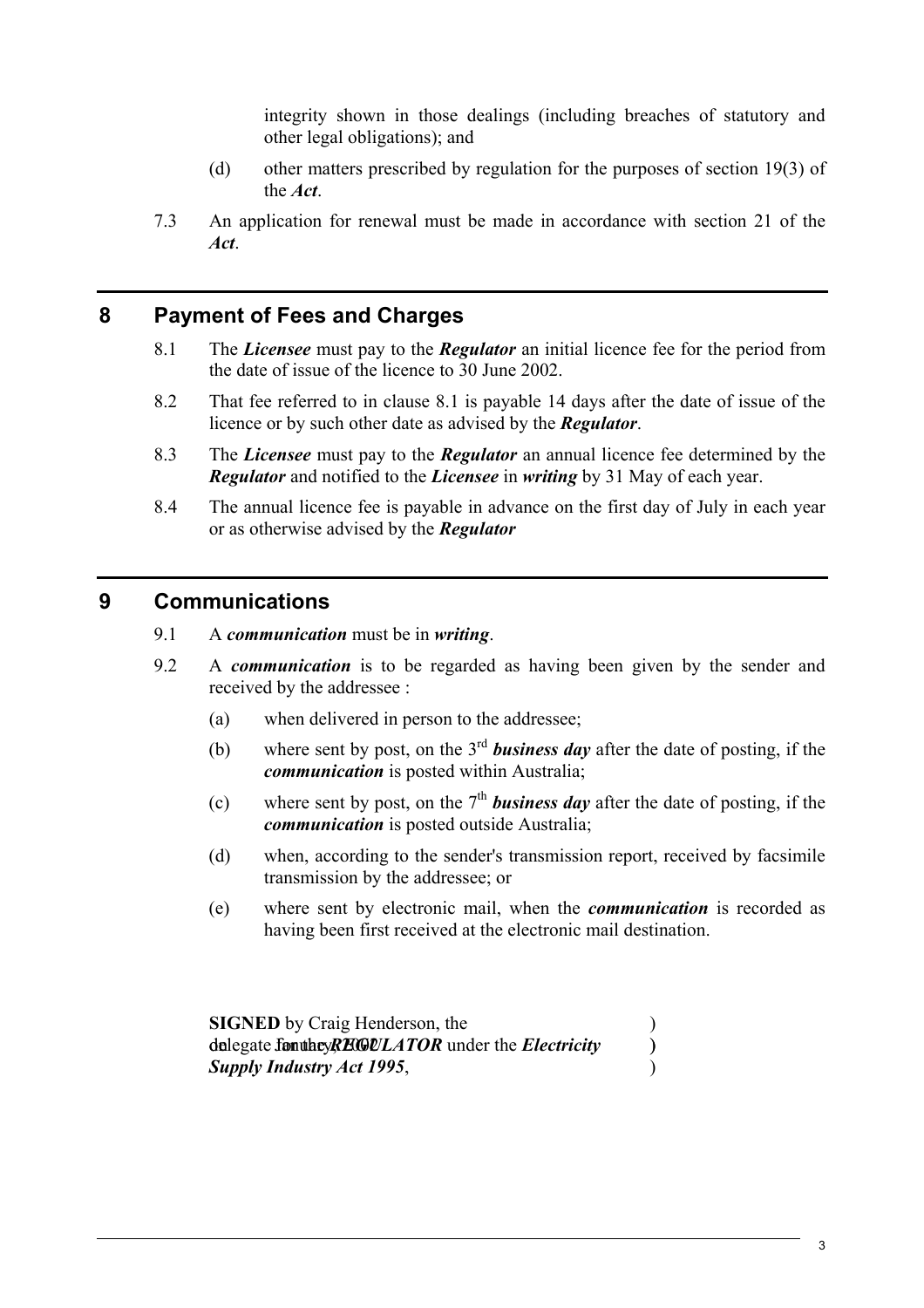## **Schedule 1 - Definitions and Interpretation**

#### **1 Definitions**

In this licence:

- (a) words which are defined in the *Act* have the same meaning where used in this licence; and
- (b) the following words or phrases have the following meanings:

*"Act"* means the *Electricity Supply Industry Act 1995* (Tas);

*"asset management plan"* means a written plan developed by the *Licensee* outlining the procedures, practices and strategies for managing, auditing and reporting on the asset management of the *Bell Bay Power Station*;

*"Bell Bay Power Station"* means the electricity generating power station located at Bell Bay in Tasmania and includes the *generating plant* and all ancillary machinery and equipment connected with it;

*"business day"* means a day on which banks are open for general banking business in Hobart, excluding a Saturday or Sunday;

*"Code"* means the Tasmanian Electricity Code issued in accordance with section 49A of the *Act*;

*"communication"* means a notice, agreement, consent, direction, representation, advice, statement or other communication required or given pursuant to or in connection with this licence;

*"compliance plan"* means a written plan developed by the *Licensee* outlining the procedures, practices and strategies for managing, auditing and reporting on the *Licensee's* compliance with the *Act,* the *Regulations*, the *Code* and this licence, which must include (amongst other things) details of standards, indicators and targets for measuring the *Licensee's* compliance performance and which must be in accordance with the Australian Standard 3806 Compliance Program;

*"connection agreement"* has the same meaning as in the *Code*;

*"generating plant"* means the generating plant located at the *Bell Bay Power*  **Station** and described in Schedule 3:

*"guidelines"* means a written statement of regulatory intent or policy issued by the *Regulator* for the information and guidance of electricity supply industry participants;

*"Hydro Tasmania*" means the Hydro-Electric Corporation;

*"Licensee"* means Bell Bay Power Pty Ltd (ACN 097 079 331);

*"management plan"* means a *compliance plan* or *asset management plan*;

*"Network Service Provider"* has the same meaning as in the *Code*;

*"Regulations"* means any regulations made pursuant to the *Act*;

*"reporter"* means an appropriately qualified person engaged by the *Licensee* with the approval of the *Regulator* to report to the *Regulator* on compliance with and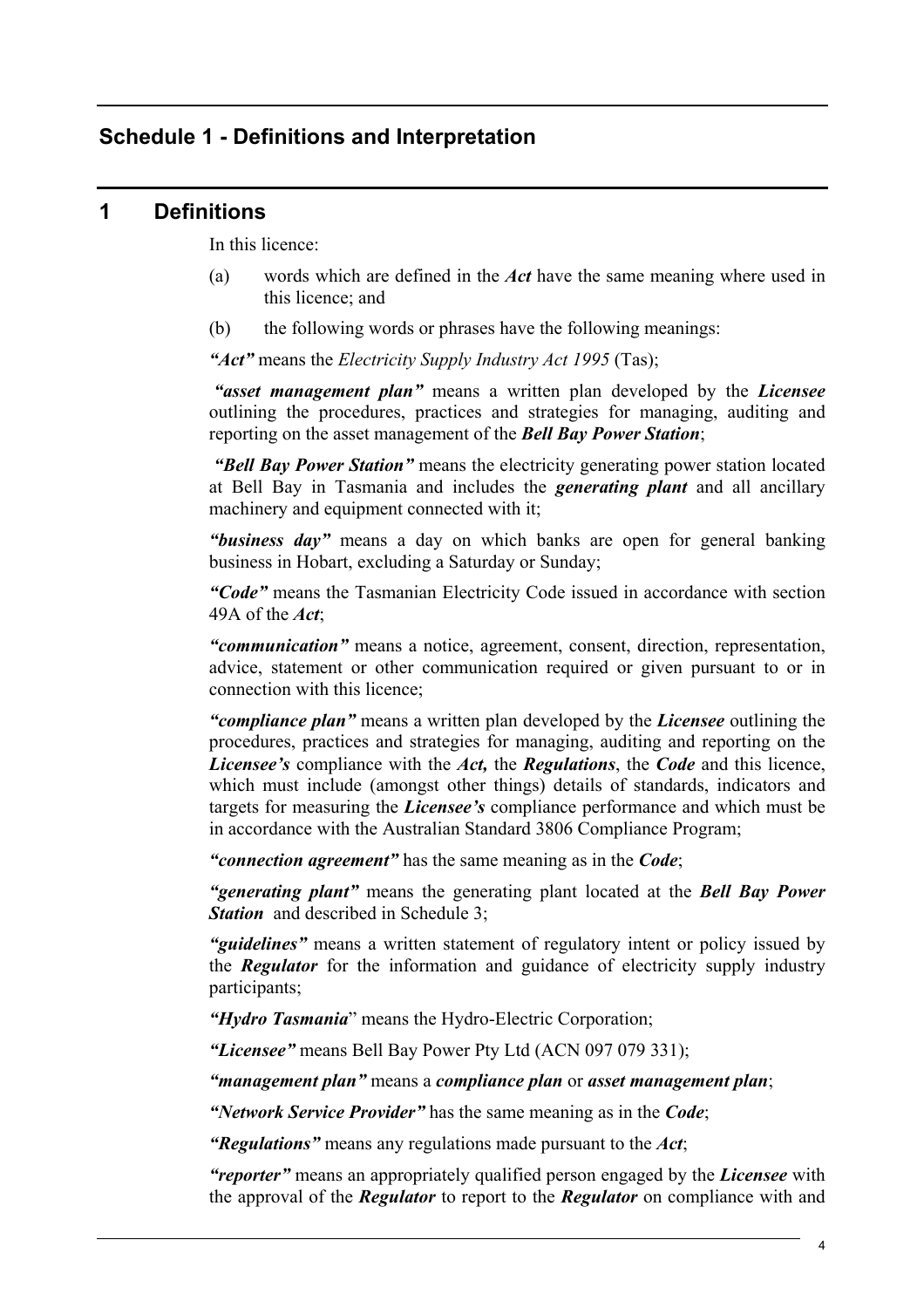adequacy of the *management plans* in accordance with terms of reference approved by the *Regulator*;

*"standards and procedures"* means performance standards or codes of conduct which are issued by the *Licensee* under clause 4.1 of Schedule 2 or by the *Regulator* under clause 4.3 of Schedule 2;

*"statutory licence conditions"* means the licence conditions referred to in the *Act*  and applicable to this licence;

*"Tasmanian network"* has the same meaning as in the *Code*;

"*Transend*" means Transend Networks Pty Ltd;

*"writing"* includes any mode of representing or reproducing words, figures, drawings and symbols in a visible form.

## **2 Interpretation**

In this licence, unless the context otherwise requires:

- (a) headings are for convenience only and do not affect the interpretation of this licence;
- (b) words importing the singular include the plural and vice versa;
- (c) words importing a gender include any gender;
- (d) an expression importing a natural person includes any company, partnership, trust, joint venture, association, corporation or other body corporate and any governmental agency;
- (e) a reference to a condition, clause, schedule or part is to a condition, clause, schedule or part of this licence;
- (f) a reference to terms of an offer or agreement is to all terms, conditions and provisions of the offer or agreement;
- (g) a reference to any statute, regulation, proclamation, order in council, ordinance or by-law includes all statutes, regulations, proclamations, orders in council, ordinances or by-laws varying, consolidating, reenacting, extending or replacing them and a reference to a statute includes all regulations, proclamations, orders in council, ordinances, by-laws and determinations issued under that statute;
- (h) a reference to a document or a provision of a document includes an amendment or supplement to, or replacement or novation of, that document or that provision of that document;
- (i) a reference to a person includes that person's executors, administrators, successors, substitutes (including, without limitation, persons taking by novation) and permitted assigns;
- (j) when italicised, other parts of speech and grammatical forms of a word or phrase defined in this licence have a corresponding meaning;
- (k) a period of time: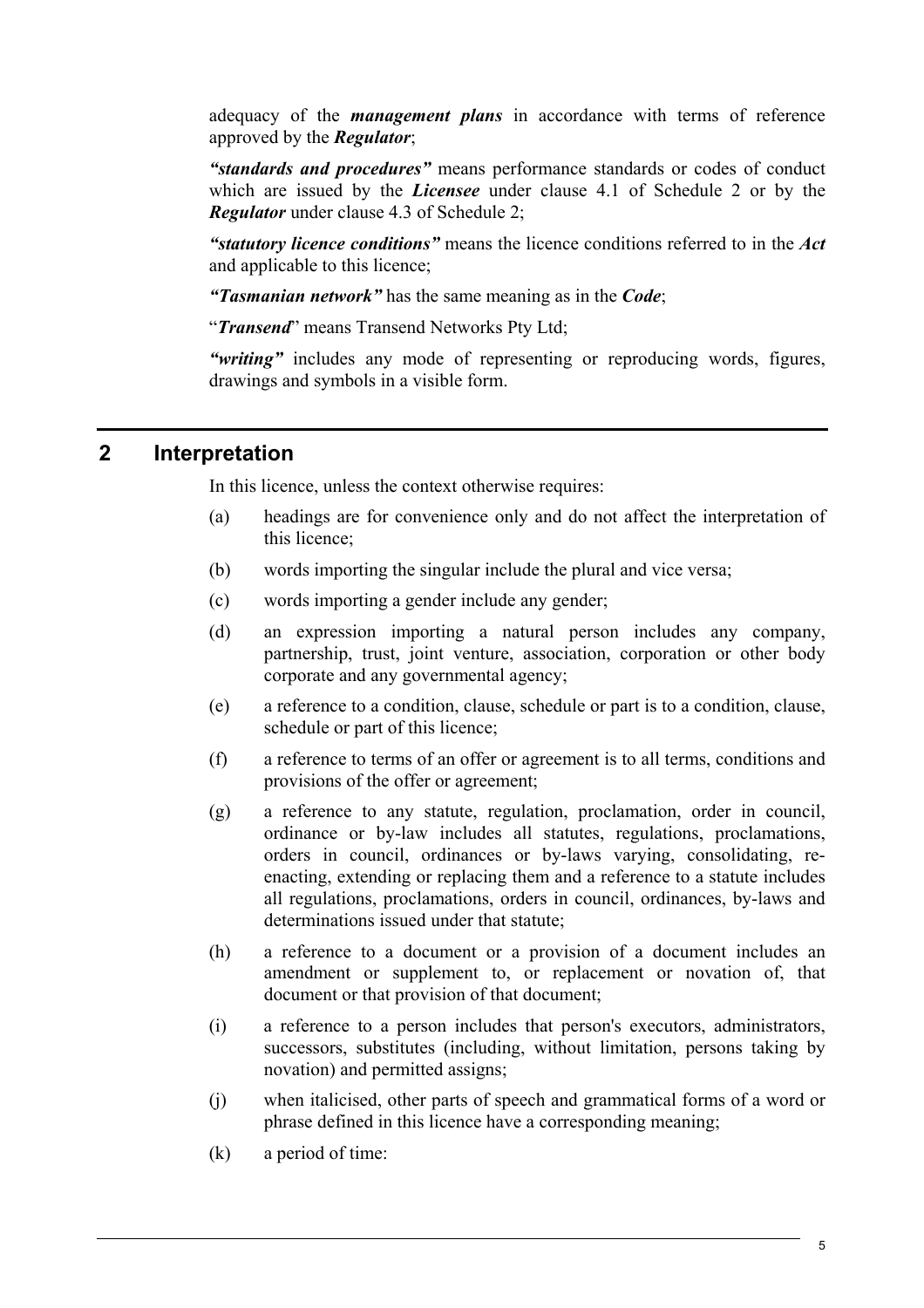- (1) which dates from a given day or the day of an act or event is to be calculated exclusive of that day; or
- (2) which commences on a given day or the day of an act or event is to be calculated inclusive of that day; and
- (l) an event which is required under this licence to occur on or by a stipulated day which is not a *business day* may occur on or by the next *business day*.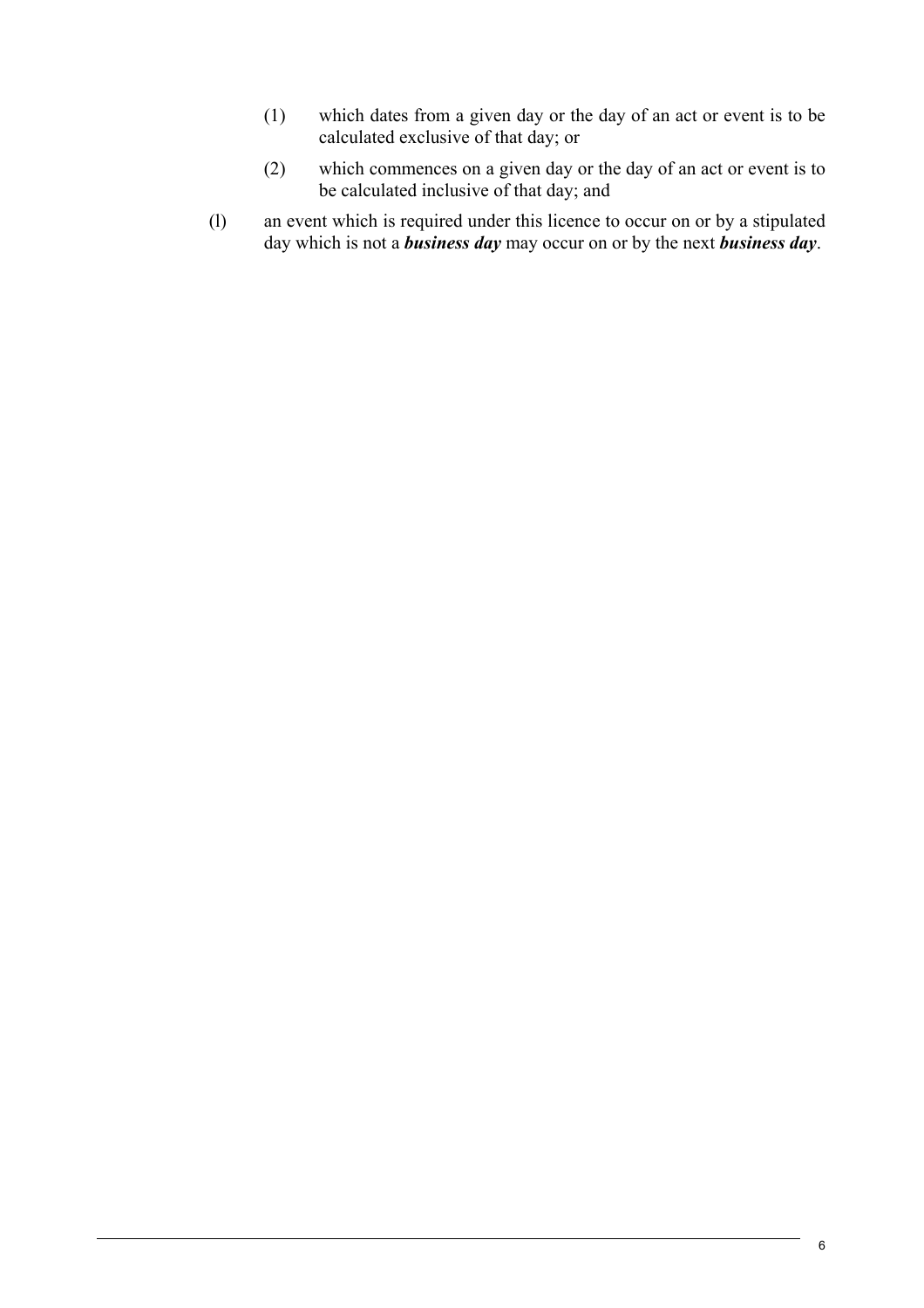## **Schedule 2 - Other Licence Conditions**

## **1 Provision of Information**

- 1.1 The *Licensee* must provide to the *Regulator*, in the manner and form decided by the *Regulator*, such information as the *Regulator* may from time to time require and which is, in the opinion of the *Regulator*, relevant to the *Regulator's*  functions under the *Act*.
- 1.2 If the *Licensee* becomes aware of any breach, by the *Licensee*, of the *Act*, the *Regulations*, the *Code* or this licence, the *Licensee* must notify the *Regulator* of the breach as soon as practicable and provide such information as the *Regulator*  requires in relation to the breach.

## **2 Prudential Reporting**

- 2.1 The *Licensee* must report the occurrence of any of the following circumstances to the *Regulator* as soon as possible:
	- (a) the *Licensee* is put under external administration as defined in the *Corporations Law*; or
	- (b) the *Licensee* experiences a significant change in its circumstances which may affect the *Licensee's* ability to meet its obligations under the *Act*, the *Regulations*, the *Code* or this licence; or
	- (c) the *Licensee* experiences a significant change in its circumstances which affects the manner in which it undertakes and/or fulfils its responsibilities under this licence.

## **3 Management Plans and Reports**

- 3.1 The *Licensee* must develop and submit to the *Regulator*:
	- (a) a *compliance plan*; and
	- (b) an *asset management plan*

initially on or before 30 June 2002 or such other date as notified by the *Regulator*, subsequently by the first anniversary of that date, and thereafter, as required and advised by the *Regulator*.

- 3.2 The *management plans* are to be made in accordance with and take account of any *guidelines*.
- 3.3 The *Licensee* must undertake community consultation on aspects of the *management plans* which may affect the public.
- 3.4 The *Licensee* must consider any comments made by the *Regulator* on the *management plans* and, if required by the *Regulator*, amend provisions of the *management plans* related to reporting to the *Regulator*, including processes for capturing and analysing data that is to be reported.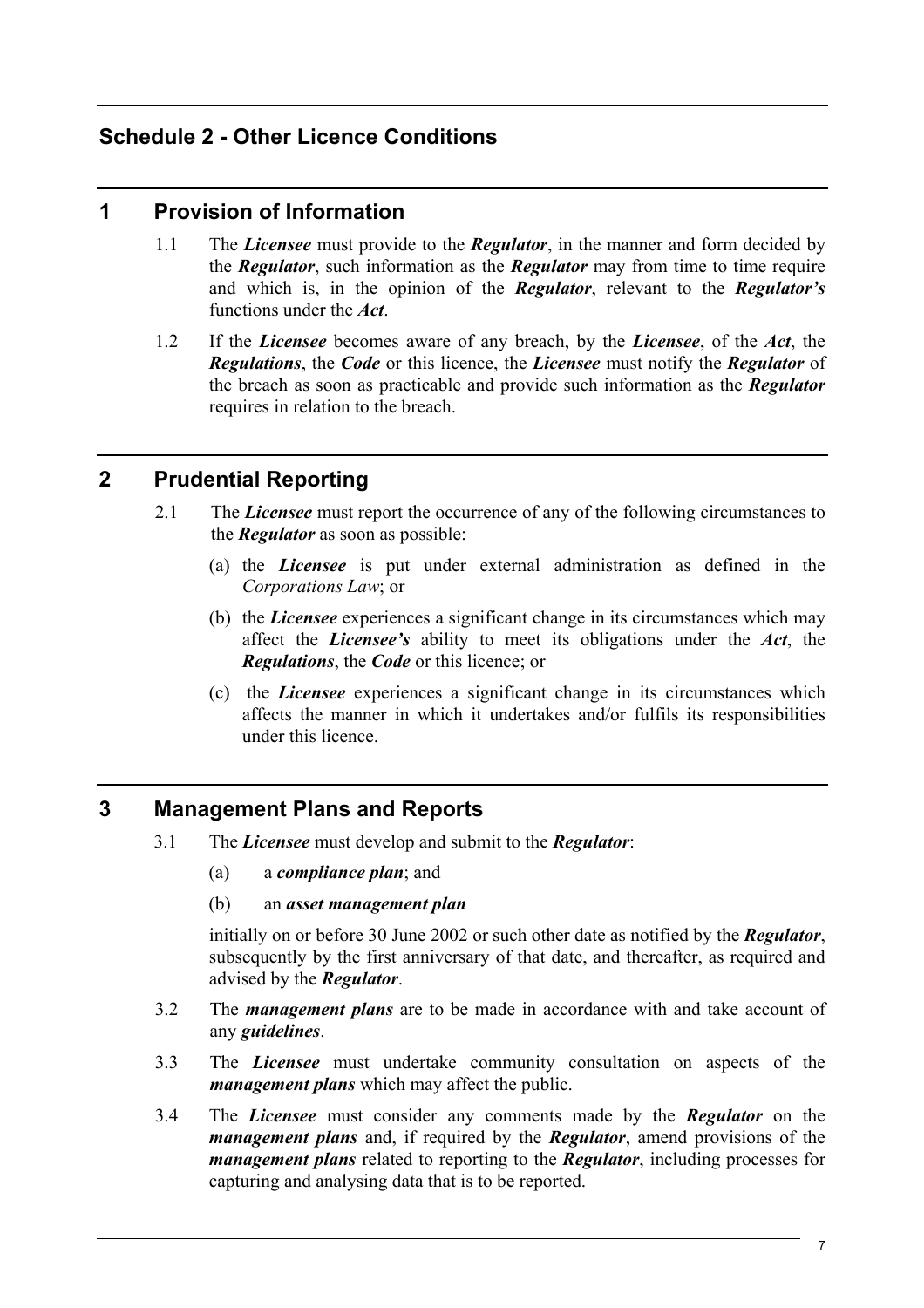- 3.5 Each year, by no later than 30 September or such other date nominated by the *Regulator*, the *Licensee* must provide a report to the *Regulator* which includes:
	- (a) details of the *Licensee's* actual performance against the standards, indicators and targets included in the *management plans*;
	- (b) if the *Licensee's* actual performance is below the targets included in the *management plans*, the reasons for the failure to meet the targets and strategies for achieving the targets in the future;
	- (c) projections of the *Licensee's* future performance against the standards, indicators and targets included in the *management plans*;
	- (d) a description of the strategies adopted or to be adopted by the *Licensee* to achieve or exceed the performance targets included in the *management plans*; and
	- (e) details of the *Licensee's* adherence to relevant Australian Standards and other standards.
- 3.6 For the avoidance of doubt, the requirement under clause 3.5 of this Schedule 2 to prepare a report containing the information listed in paragraphs (a) to (e) of that clause does not limit the *Regulator's* powers, under clause 1.1 of this Schedule 2, the *Act* or the *Regulations*, to require the *Licensee* to produce information.
- 3.7 The *Regulator* may require and advise the *Licensee* that reports prepared in accordance with clause 3.5 of this Schedule 2 are to be accompanied by a report prepared by a *reporter*.
- 3.8 The *Regulator* may require and advise the *Licensee* to arrange the provision of a report by a *reporter* at such times and on such conditions as are specified in terms of reference provided by the *Regulator*.

## **4 Standards and Procedures**

- 4.1 At the written request of the *Regulator*, the *Licensee* must participate to the extent specified by the *Regulator* in the development, issue and review of any *standards and procedures* specified by the *Regulator* which are, in the opinion of the *Regulator*, relevant to the functions of the *Regulator* under the *Act*, or to the achievement of the objects of the *Act*.
- 4.2 The *Licensee* must in accordance with directions of the *Regulator*, report to the *Regulator* on its performance against applicable *standards and procedures*.
- 4.3 The *Regulator* may issue *standards and procedures* applicable to the *Licensee* and with which the *Licensee* must comply, notwithstanding that the *Licensee* has failed to comply with clause 4.1 of this Schedule 2.

## **5 Management and Operating Contracts**

5.1 The *Licensee* must advise the *Regulator* as soon as possible if the *Licensee* enters any contract for the management or operation of the *Licensee's generating plant* by a third party, other than the person referred to in clause 3.1(b).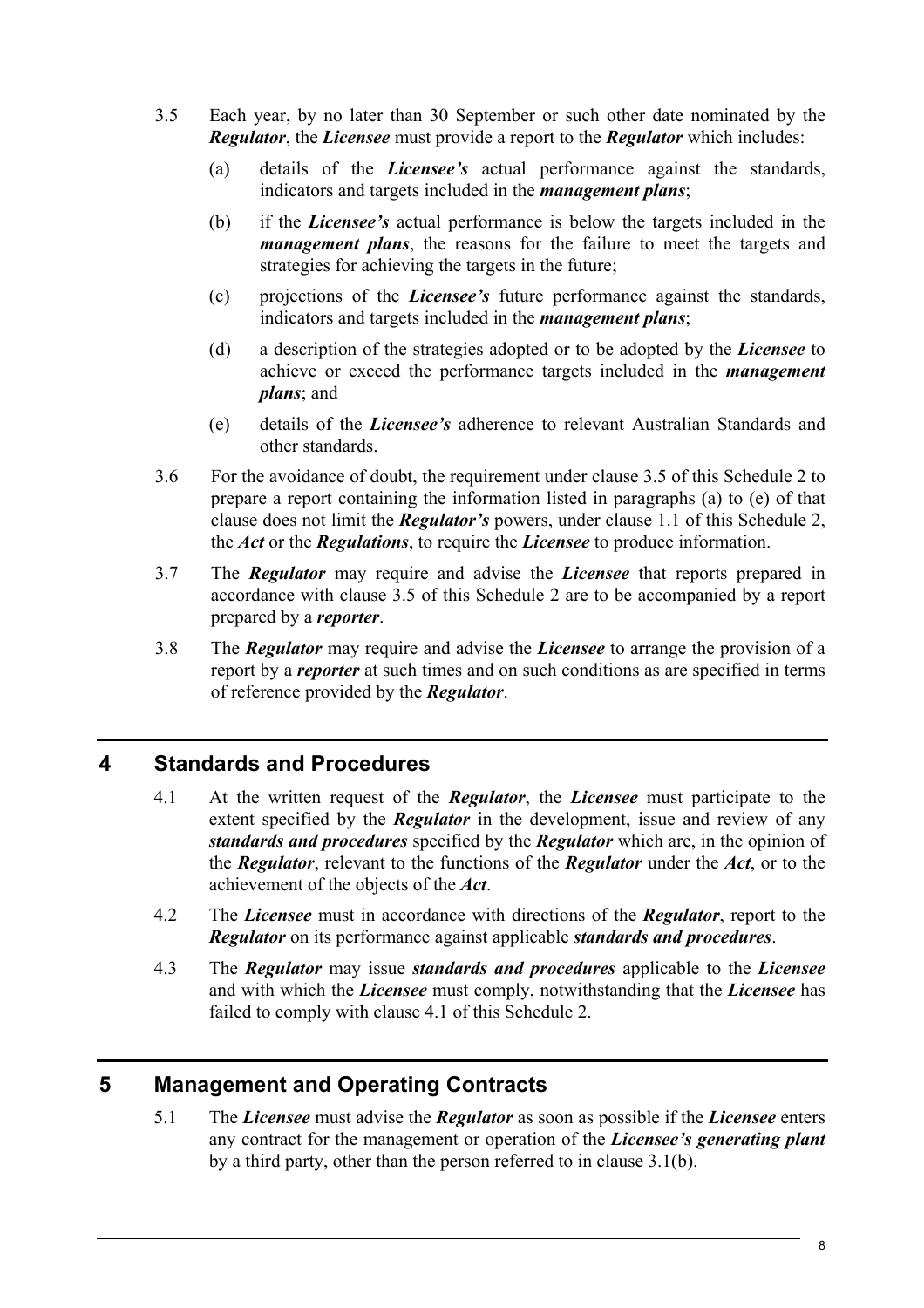- 5.2 Not less than 14 days prior to the commencement of the contract, the *Licensee*  must submit to the *Regulator*, the following information in relation to a third party referred to in clause 5.1:
	- (a) identity;
	- (b) details of qualifications and experience; and
	- (c) contact details.

## **6 Capacity of Licensee's Generating Plant**

- 6.1 This Licence is granted on the condition that each of the units described in Schedule 3 will have the capacity to contribute up to approximately 114 MWe to the Tasmanian power system, or such other capacity notified to the *System Controller*, the *Network Service Provider* with whom the *Licensee* has a *connection agreement* and the *Regulator*.
- 6.2 The *Licensee* must provide the notification referred to in clause 6.1 no later than 60 days prior to a change to the *generating plant's* capacity to contribute to the Tasmanian power system being implemented.

## **7 Connection Agreement**

- 7.1 The *Licensee* must not allow its *generating plant* to be, or to remain, connected to the *Tasmanian network* at a time when no *connection agreement* subsists.
- 7.2 The *Licensee* must lodge with the *Regulator* a copy of any *connection agreement*  made by the *Licensee* in respect of the *Bell Bay Power Station*.
- 7.3 The *Licensee* must lodge with the *Regulator* a copy of any amendment made to a *connection agreement* to which the *Licensee* is a party.
- 7.4 The *Licensee* must advise the *Regulator* as soon as practicable of any breach of, or failure to comply, with the terms and conditions of a *connection agreement* with an electricity entity licensed by the *Regulator*.